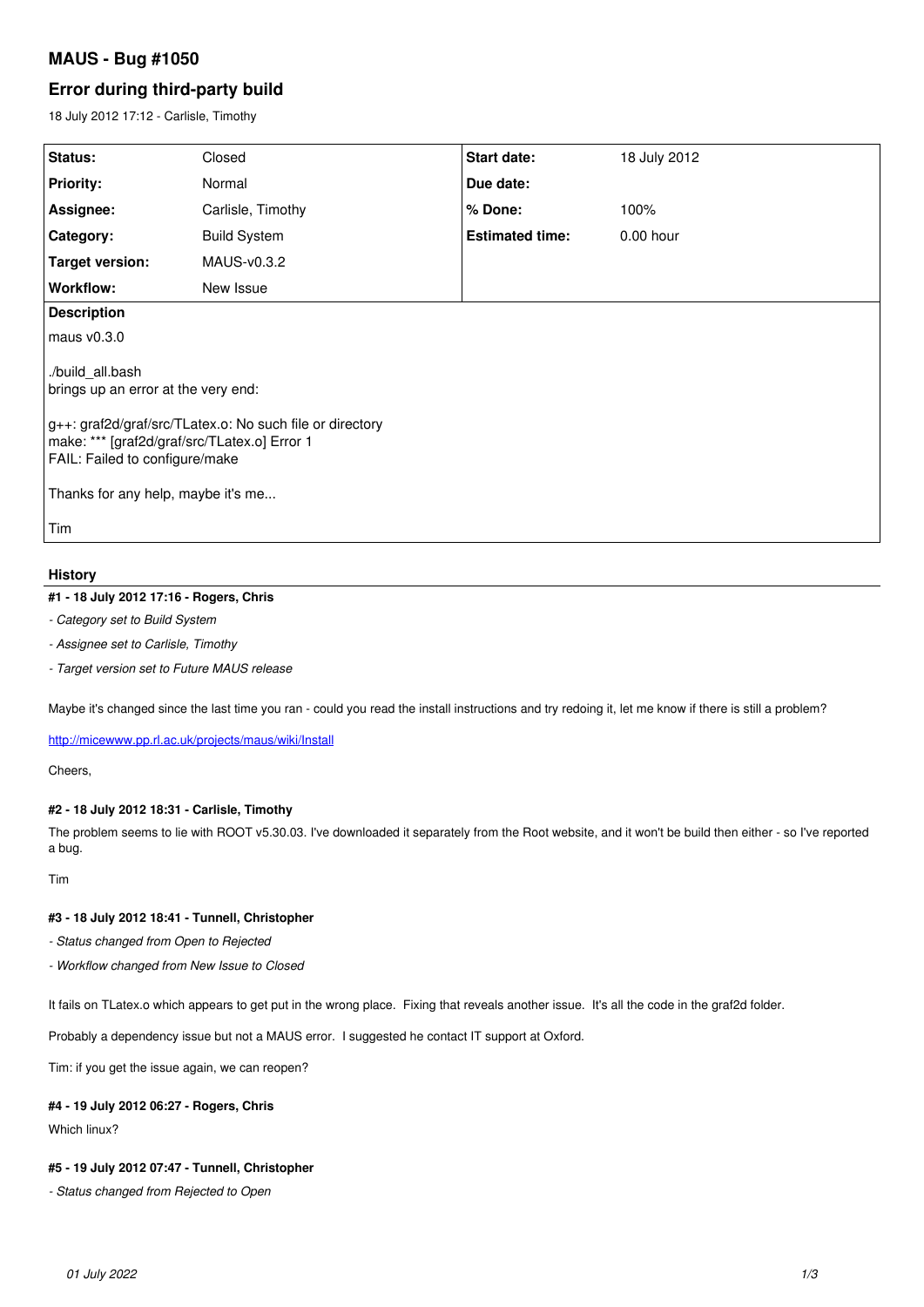*- Workflow changed from Closed to New Issue*

SL5. It's called pplxint6. It's the interactive machine at Oxford.

I'll reopen and butt out.

pplxint6:~\$ uname -a Linux pplxint6 2.6.18-274.18.1.el5 #1 SMP Thu Feb 9 12:20:03 EST 2012 x86\_64 x86\_64 x86\_64 GNU/Linux pplxint6:~\$ cat /etc/redhat-release Scientific Linux SL release 5.7 (Boron)

### **#6 - 19 July 2012 08:13 - Rogers, Chris**

Well, we support SL so if Tim has followed the install instructions and it still won't work this is a bug.

Tim, want to phone?

### **#7 - 19 July 2012 08:35 - Tunnell, Christopher**

But we don't have sudo privileges, so it's probably a dependency problem. ROOT not building on SL5 should probably first be referred to IT support here since it's reproducible and a reasonable request for a particle physics department to be able to install it.

### **#8 - 19 July 2012 14:52 - Carlisle, Timothy**

1) Ok so it turns out ./install\_build\_tests.bash failed, but I wasn't told...instead it was written to the log! So at the moment there's no output to screen whether the tests failed or not.

this is from the the end of install\_log\_std:

/////

g++ -O2 -pipe -m64 -Wshadow -Wall -W -Woverloaded-virtual -fPIC -Iinclude -pthread -I/freetype2 -I -o graf2d/graf/src/TLatex.o -c /data/mice/mice/carlisle/maus0.2.5/third\_party/build/root\_v5.30.03/graf2d/graf/src/TLatex.cxx g++: graf2d/graf/src/TLatex.o: No such file or directory make: \*\*\* [graf2d/graf/src/TLatex.o] Error 1 FAIL: Failed to configure/make WARNING: MAUS already setup ./install\_build\_test.bash: line 76: scons: command not found ./install\_build\_test.bash: line 80: scons: command not found FAIL! See logs.x Your current directory is: /data/mice/mice/carlisle/maus0.2.5

Your MAUS\_ROOT\_DIR is: /data/mice/mice/carlisle/maus0.2.5

These should agree python: can't open file '/data/mice/mice/carlisle/maus0.2.5/third\_party/install/bin/nosetests': [Errno 2] No such file or directory FAIL! See logs.

Your MAUS ROOT DIR is: /data/mice/mice/carlisle/maus0.2.5

These should agree python: can't open file '/data/mice/mice/carlisle/maus0.2.5/third\_party/install/bin/nosetests': [Errno 2] No such file or directory FAIL! See logs.

////

**2)** I'd suggest a change of tense also: run the tests --> ran the tests, otherwise it sounds like the user has to run the tests separately.

### **#9 - 20 July 2012 13:51 - Carlisle, Timothy**

ok I've managed to build the third party libraries, by sourcing a slightly later version of ROOT, and MAUS seems to happy with it. So this issue is effectively closed, though the two points in my previous post still apply I think (particularly point 1)...

Close?

Thanks

### **#10 - 20 July 2012 15:04 - Rogers, Chris**

Yes, in fact the whole messaging system which the bash scripts make is a mistake/wrong...

### **#11 - 20 July 2012 15:08 - Rogers, Chris**